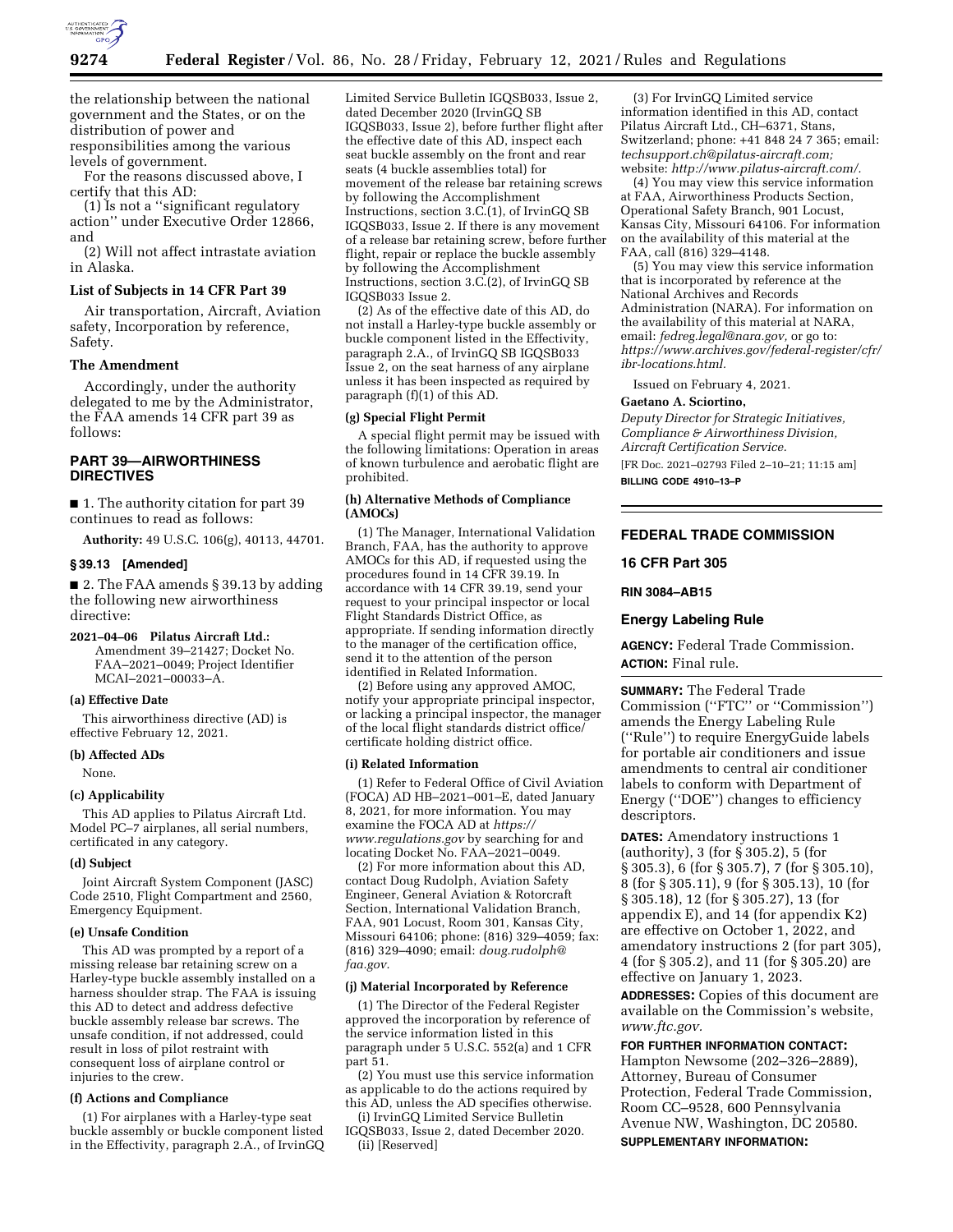## **I. Background on the Energy Labeling Rule**

The Commission issued the Energy Labeling Rule ("Rule") in 1979,<sup>1</sup> pursuant to the Energy Policy and Conservation Act of 1975 (''EPCA'').2 The Rule requires energy labeling for major home appliances and other consumer products to help consumers compare the energy usage and costs of competing models. It also contains labeling requirements for refrigerators, refrigerator-freezers, freezers, dishwashers, water heaters, clothes washers, room air conditioners, furnaces, central air conditioners, heat pumps, plumbing products, lighting products, ceiling fans, and televisions.

The Rule requires manufacturers to attach yellow EnergyGuide labels to many of the covered products and prohibits retailers from removing these labels or rendering them illegible. In addition, it directs sellers, including retailers, to post label information on websites and in paper catalogs from which consumers can order products. EnergyGuide labels for most covered products contain three key disclosures: Estimated annual energy cost, a product's energy consumption or energy efficiency rating as determined by DOE test procedures, and a comparability range displaying the highest and lowest energy costs or efficiency ratings for all similar models. The Rule requires marketers to use national average costs for applicable energy sources (*e.g.,*  electricity, natural gas, oil) as calculated by DOE in all cost calculations. Under the Rule, the Commission periodically updates comparability range and annual energy cost information based on manufacturer data submitted pursuant to the Rule's reporting requirements.3

### **II. Notice of Proposed Rulemaking**

In an April 10, 2020 Notice of Proposed Rulemaking (NPRM) (85 FR 20218), the Commission sought comments on EnergyGuide labels for portable air conditioners, updates to efficiency descriptors for central air conditioner labels, and the need for changes to the current label layout and format requirements.

### *A. Proposed EnergyGuide Labels for Portable Air Conditioners*

The NPRM proposed establishing EnergyGuide labeling for portable air

conditioners. Under EPCA, the Commission may require labeling for DOE-designated covered products if it determines labeling will ''assist purchasers in making purchasing decisions'' and will be ''economically and technologically feasible.'' 42 U.S.C. 6294(a)(3). Prior to the NPRM, the Commission sought comment on labeling requirements for portable air conditioners in several previous **Federal Register** notices. In those publications, the Commission discussed the benefits and burdens of such labels, as well as their format and content, which would largely match the labels already required for room air conditioners.4 Over the course of this proceeding, the Commission found, in accordance with its EPCA authority, labeling for this product category is likely to be economically and technologically feasible and assist consumers in their purchasing decisions.5 Over several rounds of comments, a wide array of stakeholders, including industry members, utilities, and consumer groups supported (or did not oppose) the proposal.

In 2017, the Commission delayed final label requirements due to uncertainty about when DOE would promulgate efficiency standards for these products.6 Specifically, in January of that year, DOE withdrew its final efficiency standards from **Federal Register** publication pursuant to the Presidential Memorandum on Implementation of Regulatory Freeze, leaving the final standards compliance date unclear. In early 2020, DOE announced a compliance date for the standards resolving any uncertainty.7 Accordingly, the Commission then released an NPRM proposing EnergyGuide labels for portable air conditioners and a January 10, 2025 compliance date to coincide with the effective date of the DOE standards.

In previous notices on these issues, the Commission addressed the benefits

5 80 FR at 67357; and 81 FR at 62683. In discussing similar economic and technological feasibility determinations for labels in 1979, the Commission concluded ''that Congress['s] intent was to permit the exclusion of any product category, if the Commission found that the costs of the labeling program would substantially outweigh any potential benefits to consumers.'' 44 FR at 66467–68 (discussing determinations under 42 U.S.C. 6294(a)(1)).

as well as the economic and technological feasibility of portable air conditioner labels. In a 2015 notice, for example, it found portable air conditioners are common in the marketplace, vary in energy efficiency, and use energy similar to or greater than, currently labeled room air conditioners.8 In addition, DOE reported the aggregate energy use of portable air conditioners has increased.9 According to DOE estimates, sellers shipped 1.32 million units in the United States in 2014, with future growth projected.10

DOE also found these products exhibit a wide range of efficiency ratings and energy costs for similarly sized units (a difference of about \$100 per year between the most and least efficient models). After the 2025 implementation of DOE standards, that range is likely to be smaller, but remain significant (a difference of about \$30– \$50 depending on the size category as indicated in Appendix E2). DOE estimated average per-household annual electricity consumption for these products at 804 kWh/yr, generating \$105 in annual energy costs (at \$0.13 per kWh/hr).11 Given this information, the Commission concluded energy labels are likely to assist consumers with their purchasing decisions by allowing them to compare the energy costs of competing models and, consequently, save significant money on their electric bills.

Further, in the NPRM, the Commission stated there is no evidence labeling is economically or technologically infeasible (*i.e.,* the costs of labeling substantially outweigh consumer benefits). Indeed, the burdens (discussed *infra* in the Paperwork Reduction Act section) of labeling are not likely to differ significantly from those for room air conditioners, which already have EnergyGuide labels.12

As discussed in the NPRM, the proposed portable air conditioner label would be mostly identical to the current room air conditioner label in content, format, and placement (*i.e.,* on packaging, not the product itself). The proposed amendments incorporated DOE's definition of ''portable air

<sup>1</sup> 44 FR 66466 (Nov. 19, 1979).

<sup>2</sup> 42 U.S.C. 6294. EPCA also requires the Department of Energy (''DOE'') to develop test procedures that measure how much energy appliances use, and to determine the representative average cost a consumer pays for different types of energy.

<sup>&</sup>lt;sup>3</sup> 16 CFR 305.10.

<sup>4</sup> 79 FR 34642 (June 18, 2014); 80 FR 67351 (Nov. 2, 2015); 81 FR 62681 (Sept. 12, 2016); and 82 FR 29230 (June 28, 2017). Earlier in this proceeding, the Commission waited on label requirements pending a final DOE-issued test procedure for these products. DOE published that test procedure on June 1, 2016 (81 FR 35242), and it became mandatory for energy use representations on November 28, 2016.

<sup>6</sup> 82 FR at 29232.

<sup>7</sup> 85 FR 1378 (Jan. 10, 2020).

<sup>8</sup> 80 FR at 67357–58.

<sup>9</sup>*See* 78 FR 40403, 40404–05 (July 5, 2013).

<sup>10</sup>The most recent DOE shipment statistics are from 2014. 85 FR 1378; and ''*2016–12 Final Rule Technical Support Document: Energy Efficiency Program for Consumer Products and Commercial and Industrial Equipment: Portable Air Conditioners*'' (''DOE TSD'') December 2016 at *[https://www.regulations.gov/document?D=EERE-](https://www.regulations.gov/document?D=EERE-2013-BT-STD-0033-0047)[2013-BT-STD-0033-0047.](https://www.regulations.gov/document?D=EERE-2013-BT-STD-0033-0047)* 

<sup>11</sup> DOE TSD at Table 7.3.2.

<sup>12</sup>*See* 80 FR at 67357 and 81 FR at 62683.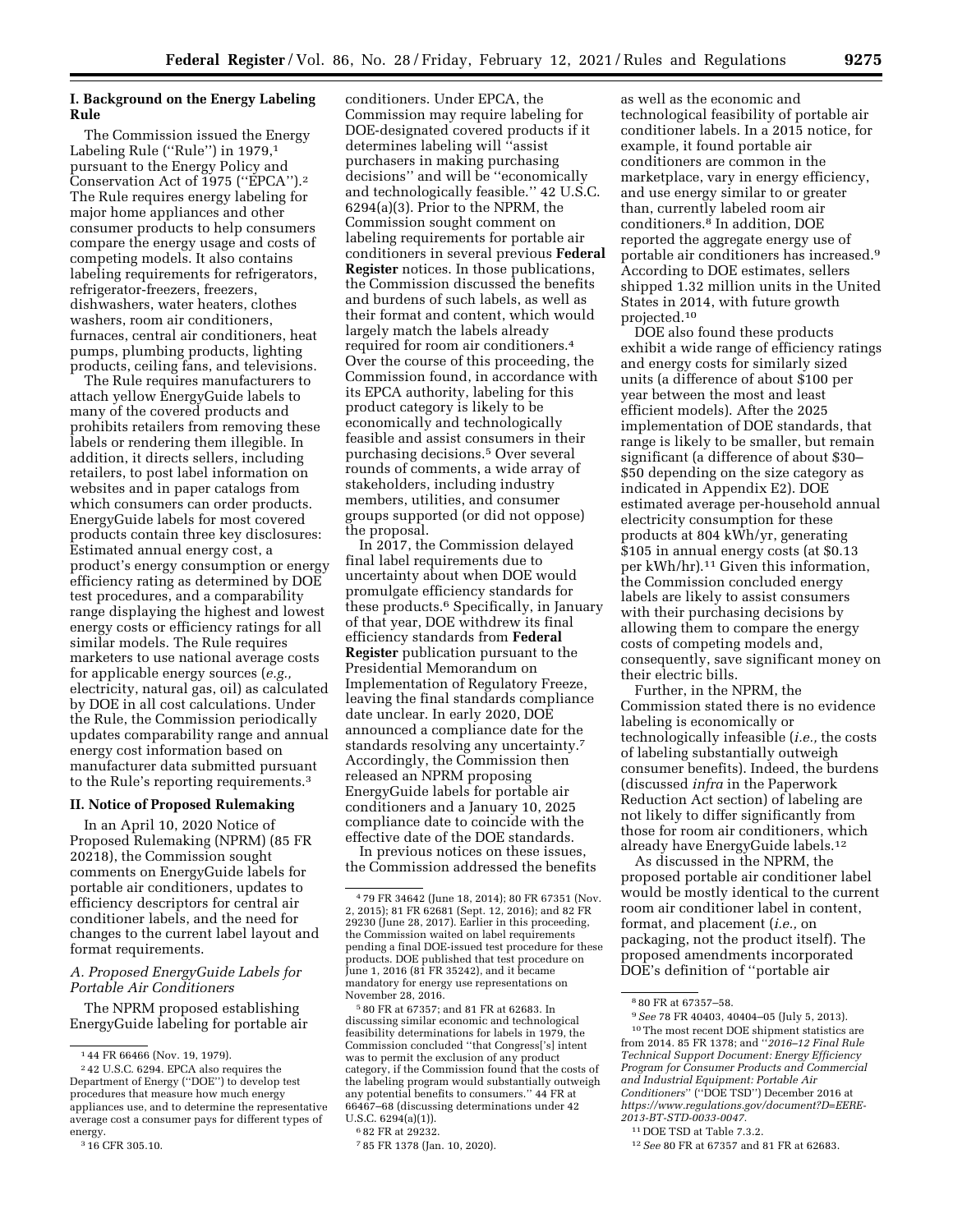conditioner'' at § 305.3.13 Applying the same electricity cost rate (\$0.13 kWh/hr) currently used for room air conditioners, the NPRM also contained cost ranges specifically for portable air conditioners in three size categories and derived from DOE energy use data.14 Consistent with findings made in the 2016 and 2017 notices, the NPRM did not propose combining the ranges for portable and room air conditioners because it is not clear whether consumers routinely compare the two product categories when shopping.15 However, consumers who want to compare them would be able to do so easily using the label's energy cost disclosure. In addition, consistent with provisions applicable to room air conditioners, the proposed amendments contained reporting requirements identical to those created by DOE for these products.

Finally, in the NPRM, the Commission proposed establishing an effective date for the label coinciding with the compliance date for DOE standards. Citing burdens associated with testing and labeling, industry comments earlier in this proceeding urged the Commission to synchronize any new labeling requirements with the DOE standards compliance date.16

### *B. Efficiency Descriptors for Central Air Conditioners*

In the NPRM, the Commission also sought comments on updates to the efficiency descriptors on central air conditioner labels. In 2017, as part of an efficiency standards proceeding, DOE announced changes to the rating methods and associated efficiency descriptors for central air conditioners (*e.g.,* from ''Seasonal Energy Efficiency Ratio (SEER)'' to ''Seasonal Energy Efficiency Ratio 2 (SEER2)'').17 The DOE changes become effective on January 1, 2023. To ensure consistency with the DOE standards, the NPRM proposed changing all applicable references in Part 305, effective on January 1, 2023. Given the relatively small differences in the ratings produced by the old and the

new rating methods, the Commission did not propose any additional label changes. The Commission noted plans to update ranges in Appendix H and I, as well as applicable numbers on the sample labels in Appendix L, when new data becomes available.

## *C. Questions on Label Layout and Format Requirements*

The Commission also requested comment on whether it should revise requirements in the Rule related to layout, format, and placement of EnergyGuide labels. Specifically, the NPRM asked whether some of these requirements (*e.g.,* § 305.13(b)) are too prescriptive. In addition, the NPRM asked whether the Rule should contain a general label durability and disclosure format requirement in lieu of the existing, specific provisions for layout, type style, setting, and label attachment. The NPRM also asked whether industry members interpret existing guidance in the Rule related to adhesive labels as a ''required standard.'' Finally, the NPRM contained several questions about the Rule's cost and benefits and the potential impact of more flexible requirements.

#### **V. Comments on the NPRM**

The Commission received seven comments in response to the NPRM.18 As detailed below, the commenters generally supported (or did not oppose) labels for portable air conditioners and the transition to the new DOE efficiency descriptors. However, they provided differing views on the need to revise existing label requirements. Finally, some commenters offered broad suggestions for replacing physical labels with electronic labels.

### *A. Portable Air Conditioner Labels*

All the commenters supported (or did not oppose) adding portable air conditioner labels to the Rule.19 As discussed below, they asserted the

19 Joint Commenters, Jieun Rim, and ASAP *et al.*  supported the proposal. AHAM stated that it did<br>not oppose the labeling.

labels' energy cost information would help consumers choose among portable air conditioners and alert them to the relative cost of portable and room models. The commenters also supported providing comparability ranges separate from room air conditioners.

The comments emphasized the label's consumer benefits. For example, CFA explained the labels ''will provide significant value to consumers making purchasing decisions.'' The Joint Commenters noted the energy costs disclosures ''will correctly indicate to consumers that portable units are typically less efficient than room air conditioners.'' AHAM, which represents portable air conditioner manufacturers, did not oppose the label but, as discussed further below, urged the Commission to eliminate physical labels for all products and transition to an electronic label structure.

The commenters supported (or did not oppose) separate comparability ranges for portable and room air conditioners. AHAM, which ''fully agreed'' with the proposed approach on ranges, explained ''consumers can adequately compare the two products, to the extent they even wish to do so for these two different products, easily using the label's energy cost disclosure.'' Referencing earlier comments, it argued combining the ranges would cause confusion because consumers of these products are different, and the two air conditioner categories do not have similar usage. AHAM also argued consumers focus mostly on capacity and purchase price when buying air conditioner units and thus may not use comparative energy costs information between the two categories.

Commenters further recommended two additional items. First, two commenters noted the regulatory text in § 305.10 should include a reference for DOE capacity and rounding determinations for portable air conditioners (Appendix CC to 10 CFR part 430, subpart B).20 Second, the CA IOUs recommended statements on product packaging and literature about proper portable air conditioner operation, explaining the need for ducting to vent the heat produced by a unit to the outside.

Commenters, however, offered differing views on the timing for the new labels. AHAM strongly supported a compliance date coinciding with the DOE standards. It asserted that designing products to meet the new standards requires ''considerable effort,'' a fact reflected in EPCA's five-year lead-

 $^{\rm 13}\rm{To}$  effect new labeling requirements, the proposed amendments inserted the term ''portable air conditioner'' next to ''room air conditioner'' into appropriate paragraphs of the Rule as detailed in the amendatory language included in this Notice.

<sup>14</sup>*See* DOE TSD, Chapter 3 at 24–25 and Ch. 5 at 5–20. Using estimates for the most energy consumptive models based on the DOE standards, the ranges by size category expressed in yearly energy consumption are: (1) Less than 6,000 Btu/ hr: (375–753 kWh/yr), (2) 6,000 to 7,999 Btu/hr: (663–916 kWh/yr), and (3) 8,000 Btu/yr or greater: (807–1034 kWh/yr).

<sup>15</sup> 81 FR at 62682; and 82 FR at 29231–29232. 16 82 FR 29231.

<sup>17</sup> 82 FR 1786 (Jan. 6, 2017); and 82 FR 24211 (May 26, 2017).

<sup>18</sup>The comments are available at *[www.regulations.gov.](http://www.regulations.gov)* The comments consist of Air-Conditioning, Heating, and Refrigeration Institute (AHRI) (#33–09); Association of Home Appliance Manufacturers (AHAM) (#33–04); Appliance Standards Awareness Project (ASAP) (including American Council for an Energy-Efficient Economy (ACEEE), National Consumer Law Center, on behalf of its low-income clients (NCLC), Natural Resources Defense Council (NRDC), & Northwest Energy Efficiency Alliance (NEEA)) (ASAP et al.) (#33-06); Goodman Manufacturing (#33–08); Jieun Rim (#33– 02); Consumer Federation of America, National Consumer Law Center, Sierra Club, Earthjustice (''Joint Commenters'') (#33–05); and the California Investor-Owned Utilities (Pacific Gas and Electric Company, San Diego Gas and Electric, and Southern California Edison) (CA IOUs) (#33–07).

<sup>&</sup>lt;sup>20</sup> See ASAP *et al.* and AHAM.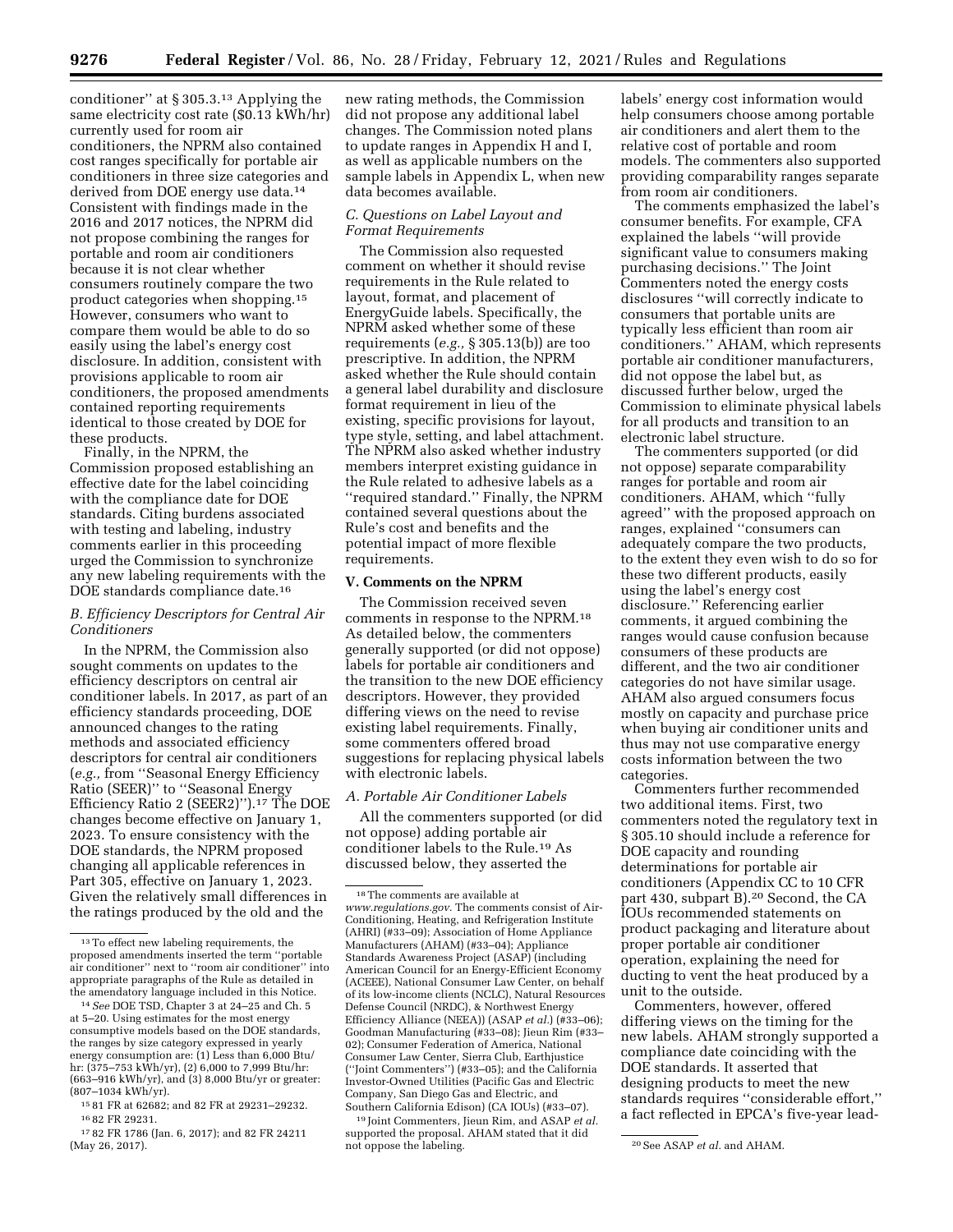in period for DOE standards. According to AHAM, the pre-development, development, and tooling phases of launching a new product take years to complete and require extensive company resources. In its view, instituting a label mandate prior to the DOE compliance date would require companies to divert resources from developing new, more efficient products to labeling. AHAM also explained that aligning the compliance dates with the DOE standards and EnergyGuide labels would allow manufacturers to engage in the extensive development and testing activities required to innovate and bring more efficient products to market, as well as to comply with regulatory requirements.

In contrast, the Joint Commenters, ASAP *et al.,* and the California Investor-Owned Utilities (CA IOUs) disagreed. The Joint Commenters argued consumers who currently lack the protection of a DOE minimum efficiency standard should have access to labels sooner to help identify and avoid inefficient models. Given the delays in the proceeding caused by the DOE litigation, these commenters argued manufacturers have had ''ample time to make the investments they have claimed are necessary to deploy the labels.'' In addition, with the issuance of DOE's test procedure in 2016, manufacturers must, pursuant to EPCA (42 U.S.C. 6293(c)), disclose the DOE results in any energy representations they make. Thus, according to the Joint Commenters, manufacturers ''have had more than three years to gain familiarity with the test procedures and to understand how different basic models perform under test.'' The CA IOUs also noted manufacturers are currently reporting their models' efficiency ratings to the California state database. ASAP *et al.*  agreed FTC should require labeling sooner, stating: ''[l]abeling in advance of the compliance date of the DOE standards will provide consumers with information to compare portable AC units as well as an indication that portable ACs are less efficient than room  $ACs$ ."

### *B. Energy Efficiency Descriptor Transition*

AHRI, Goodman, and the CA–IOUs generally supported the proposal to update the efficiency descriptors on the label. No commenter opposed the proposal. However, AHRI and Goodman urged the Commission to issue these updates as part of a broader overhaul to the Rule, which, as discussed in section V.C., would involve a transition from physical labels on individual units to

online labels accessed through websites or QR codes.

These commenters also discussed the importance of updating the efficiency descriptors. In preparation for the DOE change, AHRI's members are designing, testing, certifying, and introducing new equipment. They are also educating industry members and consumers by modifying AHRI's product directory and certification program. AHRI expects manufacturers to release products with updated efficiency descriptors prior to the 2023 compliance deadline. DOE has issued guidance allowing early compliance with the test procedures, as long as the represented efficiencies comply with the 2023 minimum requirements. Given this timing, AHRI urged the Commission to complete label updates by summer 2021, so manufacturers may release compliant products as early as January 2022. In contrast, Goodman urged the Commission to issue the updates earlier, by December 2020, to give manufacturers even more time.

To minimize market confusion from such early compliance, AHRI is developing a communications campaign ''to inform distributors, contractors, regulators, and building inspectors about the transition.'' AHRI did not offer any specific proposals for addressing the transition on the physical label itself. It also opposed any FTC mandate for two separate labels requiring disclosures of the old and new metrics. Instead, it recommended a transition to an ''electronic label'' beginning in 2023 as discussed further below. Prior to that date, under AHRI's proposal, manufacturers choosing to display the new efficiency descriptor earlier would use the physical EnergyGuide label along with a smaller label containing regional installation information, as well as a QR (or equivalent) link to an updated FTC electronic label.

Finally, on a separate issue involving central air conditioners, Goodman suggested the Commission modify range information for split-systems to revert to a format that appeared on labels prior to 2016. In its view, the current label, which limits the efficiency ratings to a single value, leads to consumer confusion because the actual efficiency rating for a system depends on the combination of the outdoor condenser and indoor unit.

#### *C. Label Burdens*

Commenters offered a variety of views regarding the Rule's approach to labeling. First, the Joint Commenters, the CA IOUs, and Goodman offered differing views on whether the Rule's labeling requirements are

''unnecessarily prescriptive.'' Second, as discussed in section D, both AHAM and AHRI recommended the Commission completely revise the Rule to transition to online or virtual energy labels.

The Joint Commenters and the CA IOUs rejected the notion that the Rule's requirements for label layout, type style and setting, and label adhesion are too prescriptive. In the CA IOUs' view, increased flexibility in the labeling requirements ''could result in poor or inconsistent label quality that could inhibit consumers from making informed decisions regarding product performance.'' Further, they asserted that uniform presentation facilitates effective ''information delivery'' and avoids ''unnecessary confusion.'' The CA IOUs further suggested the labels would better serve consumers if they appeared on both packages and the products themselves. Similarly, the Joint Commenters described the label specifications as ''vital to the success of this program'' and contended the questions in the NPRM ignore the ''unique context and history of the EnergyGuide label program.'' In their view, because the EnergyGuide label has more information (*e.g.,* operating costs, efficiency ratings, comparative range bars, key product features, and explanatory statements) than many other required disclosures in other programs (*e.g.,* labels for textiles and leather goods), the energy labels require a format ''highly standardized to ease comparisons.'' In addition, they argued allowing variability in layout and type style would hinder the label's effectiveness in assisting consumers with their purchasing decisions.

Finally, the Joint Commenters asserted the NPRM's questions regarding label flexibility ''exhibits amnesia as to the widespread noncompliance that the inadequate specificity in [the FTC's] prior regulations had fostered.'' The commenters cited past store visits demonstrating ''the use of adhesives varied widely and that certain approaches were associated with higher rates of missing or detached labels.'' The Joint Commenters noted that, in response to these findings, FTC added ''specificity to its regulations governing adhesives.'' In their view, reducing this specificity would ''only encourage a return to labelling practices that deprive consumers of access to the important information that EnergyGuide labels provide.''

In contrast, Goodman, a heating and cooling equipment manufacturer, offered several detailed suggestions to eliminate specific labeling requirements in § 305.20. It argued that these changes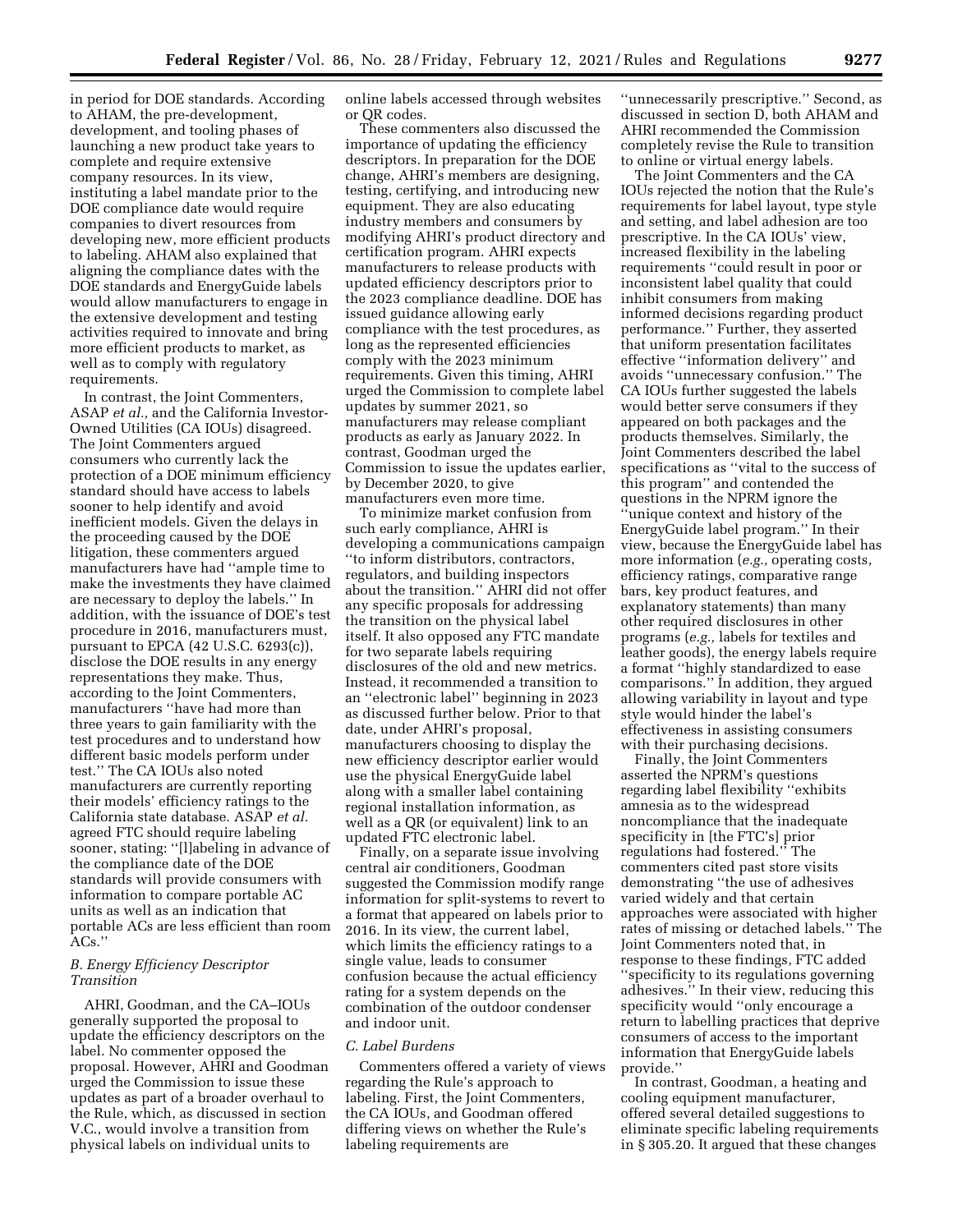would simplify the Rule and free ''businesses from unnecessarily prescriptive requirements.'' Specifically, Goodman recommended the Rule specify only minimum dimensions instead of the current range of widths and lengths and include only whole number minimums (*e.g.,* 7 inches for the length as opposed to 73⁄8 inches). It also suggested removal of requirements related to picas for copy set, the centering of text, and type style and setting, which includes requirements for a uniform font type. Goodman also recommended elimination of the existing paper stock requirement (''58 pounds per 500 sheets or equivalent'') and minimum peel adhesion capacity (''12 ounces per square inch''). Finally, it claimed the suggested minimum peel adhesion capacity in § 305.20(d) ''is typically taken to be'' a requirement despite the Rule's language to the contrary.

## *D. Transition to Electronic Labeling*

Three commenters discussed issues beyond whether the Rule's specific label requirements should be less prescriptive. Specifically, AHAM, AHRI, and Goodman urged the Commission to consider ''whether physical labels continue to provide value to consumers.'' AHAM, whose members manufacture large household appliances, such as refrigerators and dishwashers, argued the ''showroom focus'' of the label is outdated and recommended a ''transition away from physical labels'' and a shift to a program providing label content solely online. In addition to helping manufacturers by significantly reducing compliance costs, AHAM argued such an approach would help consumers by reflecting evolving shopping patterns. According to AHAM, the majority of consumers research appliances online before entering a store or purchasing from a website. Moreover, energy efficiency is not a primary factor in consumers' appliance purchases. Instead, according to AHAM, consumers focus on other factors, primarily purchase ''cost.'' Should the FTC retain requirements for a physical label, AHAM recommended more flexible requirements, but also urged the Commission to retain the existing label specifications as a safe harbor. According to AHAM, companies have invested time and resources in developing labels compliant with the existing requirements. A safe harbor would allow them to benefit from these investments and provide more certainty even if the Commission shifts to less detailed regulations.

In AHAM's view, conditions have changed even in the last decade, and

significant opportunities exist to permit ''the electronic delivery of label information.'' It noted the Commission has already laid the groundwork for such a shift by requiring manufacturers to provide electronic access to label content (*e.g.,* § 305.9 (online availability of labels) and § 305.11 (submission of website address for online labels)). With these regulatory requirements in place, AHAM predicted a transition to electronic labels would involve a ''small step'' that would ''dramatically reduce regulatory burden and cost'' and eliminate the redundancy of requiring labels in both digital and paper format. AHAM asserted such a change would allow consumers ''to access the content in the form and manner that best suits them'' and allow them to ''readily access the content wherever they may be researching their purchase.'' It also suggested such a shift would allow retailers to access labels from the DOE Compliance Certification Management System (CCMS) and provide flexibility to ''present the label content through printouts, electronic displays, or other means'' suitable to consumer needs. In addition, an online format would allow manufacturers to more easily update labels and make corrections to online content. Finally, AHAM urged the Commission to coordinate such efforts with Canada to ''align data elements, reporting and content.''

AHRI and Goodman offered similar suggestions but focused their comments on specific aspects of heating and cooling equipment. AHRI noted the FTC has the discretion under EPCA (42 U.S.C. 6294(a)) to discontinue the use of EnergyGuide labels for central air conditioners and heat pumps if it determines the label does not assist consumers in making purchasing decisions. It agreed with AHAM that the FTC has ''already taken the most dramatic step forward in the virtual revolution by requiring all manufacturers to have a pdf or link version of its FTC label available online.'' Nevertheless, according to AHRI, the label's small value for heating and cooling equipment renders its administrative burden ''outsized.'' However, as discussed below, AHRI did not recommend the ''wholesale retirement of EnergyGuide labels,'' but rather a ''modernization'' using QR codes and electronic labels to inform consumers without requiring

''anachronistic prescriptive stickers.'' In discussing the Rule's current approach, AHRI argued the label on central air conditioners does not help consumers with their purchasing decisions because consumers generally do not buy these products ''off-the-

shelf'' in retail stores and, for new home purchases, a builder (not the consumer) typically chooses equipment. In addition, contractors usually sell replacement products in the consumer's home, often in urgent situations. In such transactions, contractors usually provide homeowners with information about their products using the ''manufacturer's literature, the AHRI Directory of Certified Product Performance, energy code requirements, incentive programs, and specific design features.'' AHRI also argued, given the many different efficiency ratings of various outdoor-indoor unit combinations, ''the actual value of the physical label is questionable at best.'' Accordingly, not only are consumers unlikely to view the label prior to purchase, information provided directly by the contractor, including efficiency ratings for various unit combinations, is ''significantly more accurate.''

In lieu of the current labeling approach, AHRI recommended a modified, smaller label giving both electronic access to consumer information online (*e.g.,* through a QR code), as well as regional standards compliance statements in ''clear text.'' In AHRI's view, this approach would bring ''the cost-benefit equation'' of the labeling program ''into balance.'' It would also allow consumers to learn about the product's efficiency, while dramatically reducing the burden associated with affixing labels to the equipment.

#### **V. Final Amendments**

The Commission issues the final amendments as proposed, with modifications discussed below. The amendments finalize the labeling requirements for portable air conditioners with a compliance date coinciding with the DOE standards. Additionally, the amendments contain the proposed changes to the efficiency descriptors on central air conditioner labels. The Commission, however, declines to propose additional wideranging changes (*e.g.,* a transition to electronic labeling) to the EnergyGuide program at this time. Instead, the Commission may seek further comment on these issues, including the elimination of physical labels, in a future proceeding, where the Commission could gather the evidence necessary to fully consider significant amendments to the entire Rule.

#### *A. Portable Air Conditioner Labels*

As proposed in the NPRM and supported by commenters, the Commission adopts the proposed amendments containing new labeling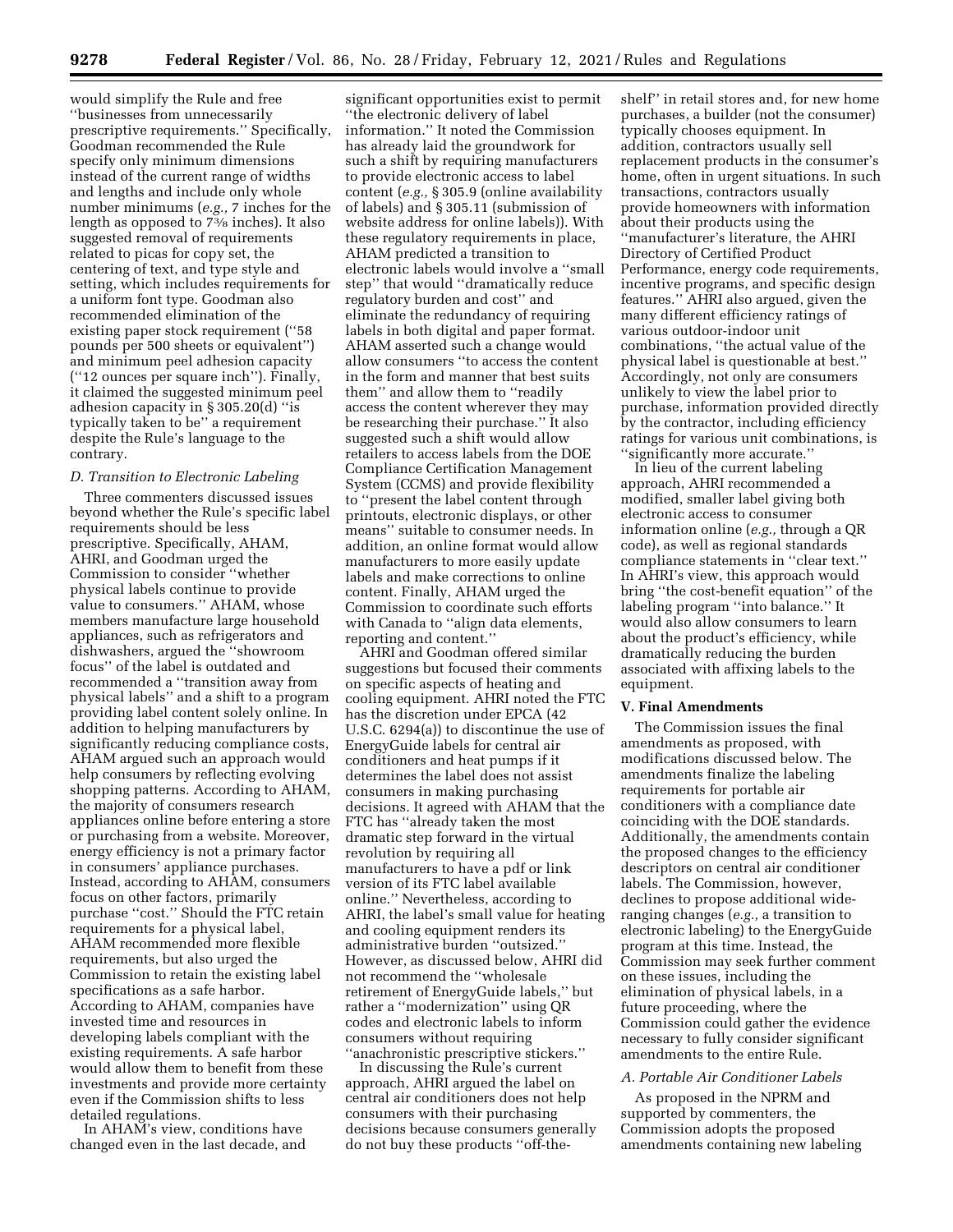rules for portable air conditioners. As detailed in this and previous notices, these products are common in the marketplace, vary in energy efficiency, and use energy similar to, or greater than, currently labeled room air conditioners.21 Further, energy labels for these products are likely to assist consumers with purchasing decisions by allowing them to compare the energy costs of competing models and, consequently, save significantly on their electric bills. In addition, there is no evidence labeling is economically or technologically infeasible (*i.e.,* that the costs of labeling substantially outweigh consumer benefits).22

After considering the comments, the Commission adjusts the compliance date to October 1, 2022.23 As some commenters noted, manufacturers have sufficient information to create labels because, pursuant to 42 U.S.C. 6293(c), they have been testing their products since 2016 using the DOE procedure to substantiate any energy-related claims (including unit capacity) for all their models. Therefore, the proposed 2025 compliance date appears to be overly long, particularly given the expected consumer benefits from labeling very low efficiency units prior to the DOE standards. The Commission, however, understands such packaging changes can take time, particularly where manufacturers must redesign their box labels to accommodate the EnergyGuide. Accordingly, the final amendments establish an October 2022 compliance date to provide companies ample time to incorporate the label into packaging while getting these labels into the market sooner than originally proposed. As the Commission has noted in the past, manufacturers generally deploy their lines for these types of products on an annual basis beginning in October of each year.<sup>24</sup> The final compliance date, which coincides with the beginning of the model year, will allow manufacturers to incorporate the changes into their normal production schedules with minimal disruption. In addition, the Rule allows manufacturers to incorporate the label into the primary packaging display or affix them to label packaging (relieving them from redesigning boxes for models scheduled to be phased out before the 2025 standards).25

The final amendments also contain several other minor changes for the

portable air conditioner labels in response to comments.26 First, the final Rule requires manufacturers to determine model capacity using the DOE testing requirements specifically applicable to portable air conditioners. Second, the final amendments contain a small change to the language in § 305.18(a)(9) to clarify that the comparative information on the portable air conditioners applies to models of similar capacity only (without the various configurations applicable to room air conditioners).27

### *B. Energy Efficiency Descriptor Transition*

The final Rule adopts the proposed amendments to require manufacturers to update the efficiency descriptors for central air conditioners to conform to pending DOE changes. The change for all applicable references in Part 305 will become effective on January 1, 2023 to ensure consistency with the new DOE requirements. To aid the transition, manufacturers may begin using the new information prior to January 1, 2023 in a manner consistent with DOE guidance. Given the relatively small differences produced by the old and the new rating methods, the amendments do not require dual labels or any additional explanatory information. As indicated in its comments, AHRI is developing a communications campaign to help various entities with the transition to the new descriptors. In addition, as part of the scheduled 2022 update to comparability ranges for all product classes (§ 305.12), the Commission will update ranges in Appendix H and I, as well as applicable numbers and terms on the sample labels in Appendix L.

### *C. Label Burdens and Electronic Labeling*

The final amendments do not make any broad changes to the Rule, although commenters recommended a wide array of potential changes. For instance, both AHRI and AHAM recommended a transition away from the current physical label to a system that relies on electronic web-based labels or energy

data to aid consumer purchasing decisions. Although these proposals warrant further exploration, such broad issues would require additional rounds of notice and comment to consider and develop. Accordingly, the Commission may consider those proposals during a future proceeding to avoid delay in promulgating the present amendments for portable air conditioner labels and update to efficiency descriptors for central air conditioners.

These broad industry suggestions are part of a larger inquiry about the Rule's future, particularly as online information continues to become more prevalent and consumer shopping habits change. EPCA's basic labeling provisions, developed in the 1970's, are predicated upon an understanding that consumers routinely examine and purchase products in retail showrooms with little prior information. Further, to ensure any covered product displayed in a showroom bears a label, the Rule requires manufacturers to affix the label on every unit it produces, apparently based on the expectation that any unit may be displayed in a store.

Over the years, however, buying patterns have changed. Consumers now frequently compare and purchase products without ever visiting a store. To help consumers in this evolving marketplace, the Commission's revisions in the last several years reflect these new buying patterns. Specifically, the FTC previously updated the Rule with clear requirements that retailers display labels on websites (§ 305.27), for manufacturers to make their labels accessible online (§ 305.9), and for manufacturers to submit links to those labels as part of their routine data reports filed through DOE's CCMS (§ 305.11).

Further amendments may reduce burdens while ensuring energy information is available to consumers. For instance, the Commission could examine whether the Rule should continue to require manufacturers to affix a display-ready EnergyGuide label on every appliance typically displayed in showrooms. Indeed, only a tiny fraction of units shipped actually appear in retail store displays, while the costs of affixing display-ready labels to all units can impose significant burden. On the other hand, past commenters have noted that consumers use the label affixed to their old product in choosing a new one.

In addition, the Commission could consider changes to the label content to help consumers better compare products and understand issues not currently communicated by the label, such as climate change impacts, Smart

<sup>21</sup> 80 FR at 67357–58. 22*See* 80 FR at 67357 and 81 FR at 62683. 23Specifically, manufacturers must include the new label on all units produced on or after that

date. 24 83 FR 7593, 7594 (Feb. 22, 2018). 25 80 FR 67285, 67293 (Nov. 2, 2015).

<sup>26</sup>The final amendments also contain minor changes in section 305.27 (Paper Catalogs and websites) to include references to portable air conditioners.

<sup>27</sup>As with the room air conditioner labels, the portable air conditioner labels include the operating assumptions behind the energy cost estimates. In addition, the amendments do not contain requirements related to the need for ducting. Manufacturers have an incentive to ensure consumers understand how to operate their products properly and should not need a mandate from the FTC to do so. However, should problems arise in the marketplace, the Commission may reconsider such requirements in the future.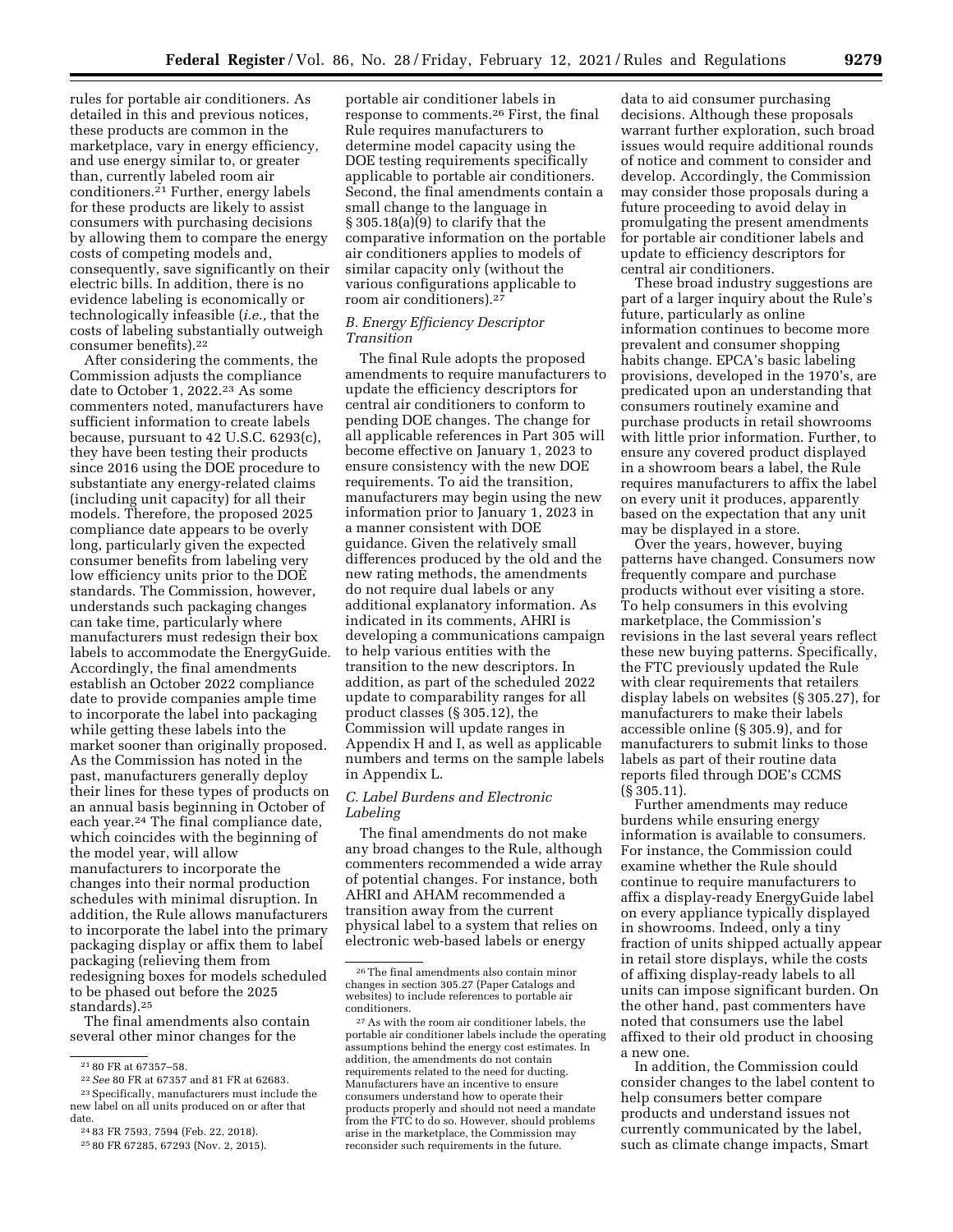Grid technologies, and better ways to display comparative energy cost information. However, without further commenter input, we do not know how valuable this information would be for

DOE-generated data. These issues represent a few of many possible issues the Commission could consider in a future proceeding. In weighing any alternatives to the Rule, the Commission would need to ensure any new approach is consistent with its existing authority under EPCA. The Commission must also ensure consumers have access to clear, truthful energy information to assist them in their purchasing decisions while minimizing burdens placed on industry members. Fully evaluating these issues requires a more extensive proceeding focused from the outset at broad issues affecting the Rule in the 21st century.

consumers, and how easy it would be to convey such information with existing

The Commission also declines to propose amendments to eliminate the current physical labels for central air conditioners and replace them with a smaller label with a QR code (or its equivalent) linking consumers to online content as AHRI and Goodman recommended. Such substantial changes to the labeling program would require further study and consideration in a future rulemaking proceeding. In the meantime, the updated EnergyGuide label for central air conditioners, which contains both EPCA-mandated energy efficiency ratings and regional standards information for installers, will continue to aid both consumers and industry members.

Finally, the Commission may consider changes to the detailed label requirements (*e.g.,* the changes to current label layout and content advocated by Goodman) in a future proceeding. Some of the Rule's detailed requirements mentioned in the NPRM may have indeed become obsolete. At the same time, detailed, uniform requirements for consumer labels like the EnergyGuide provide benefits to consumers by presenting information in a format that allows consumers to easily compare products across multiple categories. Moreover, the FTC's online, editable EnergyGuide templates already include all the label's general information in the size, font, and location required by the Rule and thus largely free manufacturers from having to navigate the detailed format requirements.

# **VI. Paperwork Reduction Act**

The current Rule contains recordkeeping, disclosure, testing, and reporting requirements that constitute

information collection requirements as defined by the Paperwork Reduction Act (''PRA'').28 Under the PRA, an agency may not collect or sponsor the collection of information, nor may it impose an information collection requirement, unless it displays a currently valid Office of Management and Budget (''OMB'') control number. OMB has approved the Rule's existing information collection requirements through December 31, 2022 (OMB Control No. 3084–0069).

The amendments include new labeling requirements for portable air conditioners that constitute information collections under the PRA. The Commission submitted these proposed information collections for review by OMB in conjunction with its publication of the NPRM. The Commission received no comments pertaining to its PRA estimates. OMB has approved these amended information collection requirements under the existing control number for the Rule (3084–0069).

Burden estimates below are based on Census data, DOE figures and estimates, public comments, general knowledge of manufacturing practices, and trade association advice and figures. The FTC estimates there are about 150 basic models of portable air conditioners (*i.e.,*  units with essentially identical physical and electrical characteristics). In addition, FTC staff estimates there are 45 portable air conditioner manufacturers and 1,500,000 portable air conditioner units shipped each year in the U.S.

*Reporting:* The Rule requires manufacturers of covered products to annually submit a report for each model in current production containing the same information that must be submitted to the Department of Energy pursuant to 10 CFR part 429. In lieu of submitting the required information to the Commission, manufacturers may submit such information to DOE directly via the agency's Compliance Certification Management System, available at *[https://regulations.doe.gov/](https://regulations.doe.gov/ccms)  [ccms,](https://regulations.doe.gov/ccms)* as provided by 10 CFR 429.12. Because manufacturers are already required to submit these reports to DOE, FTC staff estimates any additional burden associated with providing the information to the FTC is minimal. FTC staff estimates the average reporting burden for manufacturers of portable air conditioners will be approximately 15 hours per manufacturer. Based on this estimate, the annual reporting burden for manufacturers of portable air conditioners is 675 hours (15 hours  $\times$  45

manufacturers).29 Staff estimates that information processing staff, at an hourly rate of \$16.24,<sup>30</sup> will typically perform the required tasks, for an estimated annual labor cost of \$10,962.

*Labeling:* The amendments require that manufacturers label portable air conditioners. The burden imposed by this requirement consists of the time needed to draft labels and incorporate them onto package designs. Since EPCA and the Rule specify the content and format for the required labels and FTC staff provide online label templates, manufacturers need only input the energy consumption figures and other product-specific information derived from testing. FTC staff estimates the time to incorporate the required information into labels and label covered products is five hours per basic model. Accordingly, staff estimates that the approximate annual burden involved in labeling covered products is 750 hours [150 basic models  $\times$  5 hours]. Staff estimates that information processing staff, at an hourly rate of \$16.24,<sup>31</sup> will typically perform the required tasks, for an estimated annual labor cost of \$12,180.

*Testing:* Manufacturers of portable air conditioners must test each basic model they produce to determine energy usage, but the majority of tests conducted are required by DOE rules. As a result, it is likely only a small portion of the tests conducted are attributable to the Rule's requirements. In addition, manufacturers need not subject each basic model to testing annually; they must retest only if the product design changes in such a way as to affect energy consumption. FTC staff estimates manufacturers will require approximately 36 hours for testing of portable air conditioners,32 and that 25% of all basic models are tested annually due to the Rule's requirements. Accordingly, the estimated annual testing burden for portable air

30These labor cost estimates are derived from the Bureau of Labor Statistics figures in ''Table 1.'' National employment and wage data from the Occupational Employment Statistics survey by occupation, May 2018,'' available at: *[https://](https://www.bls.gov/news.release/ocwage.t01.htm) [www.bls.gov/news.release/ocwage.t01.htm.](https://www.bls.gov/news.release/ocwage.t01.htm)*  31 *Id.* 

32AHAM estimated manufacturers would require 32 hours per model for testing and up to 4 hours for preparing the test data. AHAM Comment, #681-0016.

<sup>28</sup> 44 U.S.C. 3501 *et seq.; see also* 5 CFR 1320.3(c).

<sup>29</sup> In earlier comments, AHAM (#681–00012) estimated the data entry involved in filing reports with the FTC is not particularly burdensome, but estimated that other tasks involved in reporting (such as performing the required testing and gathering information) could take as long as 40 hours per manufacturer. As noted above, however, testing and reporting are required and accounted for in DOE regulations. As a result, staff estimates that the primary burdens associated with reporting are due to DOE requirements.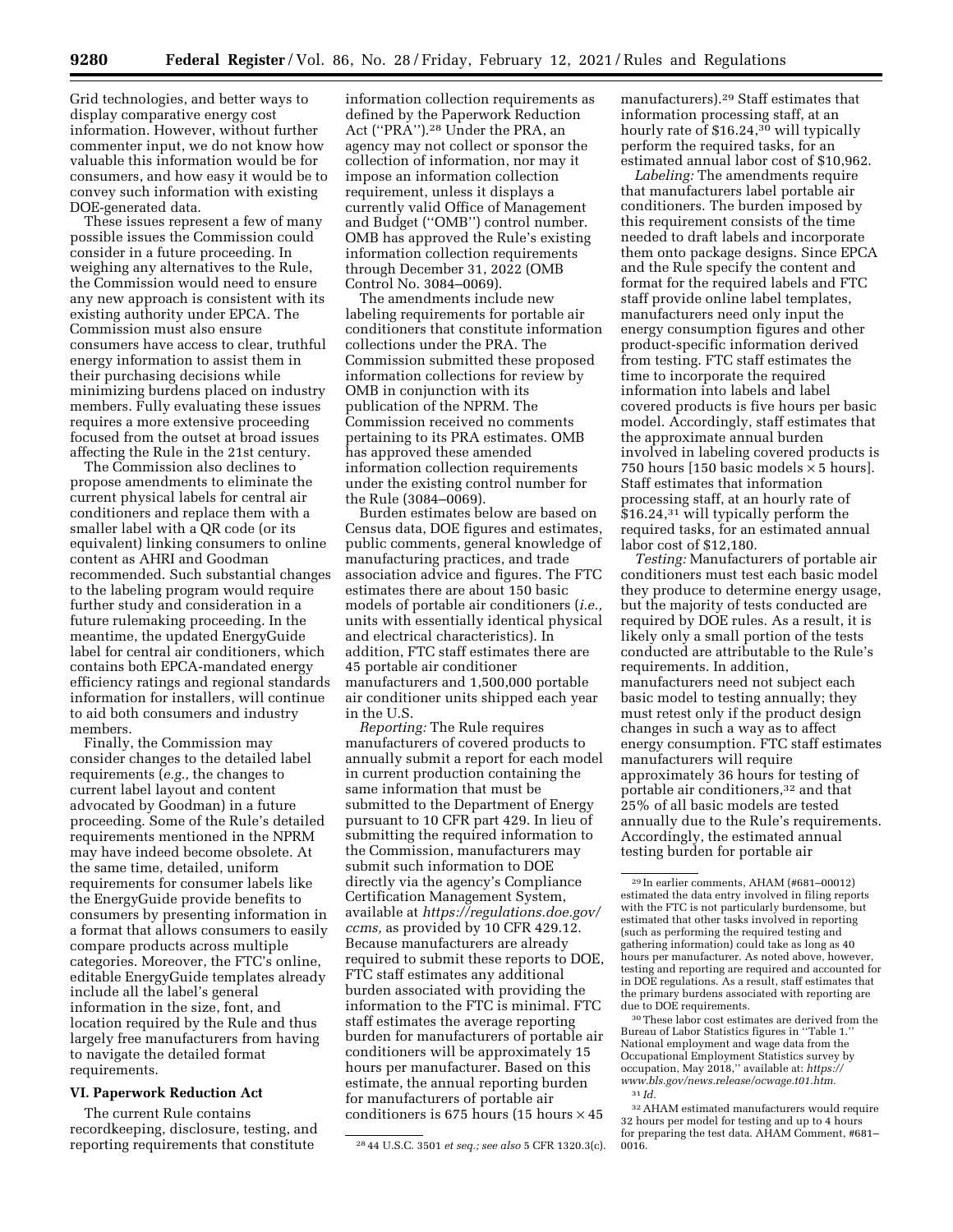conditioners is 1,368 hours ((150 basic models  $\times$  25%)  $\times$  36 hours). Staff estimates that engineering technicians, at an hourly rate of \$28.37,33 will typically perform the required tasks, for an estimated annual labor cost of \$38,300.

*Recordkeeping:* The Rule also requires manufacturers of covered products to retain records of test data generated in performing the tests to derive information included on labels. *See* 16 CFR 305.21. The FTC estimates the annual recordkeeping burden for manufacturers of portable air conditioners will be approximately one minute per basic model to store relevant data. Accordingly, the estimated annual recordkeeping burden would be approximately 3 hours (150 basic models × one minute). Staff estimates that information processing staff, at an hourly rate of \$16.24,<sup>34</sup> will typically perform the required tasks, for an estimated annual labor cost of \$50.

*Online and Retail Catalog Disclosures:* Staff estimates there are approximately 400 sellers of products covered under the Rule who are subject to the Rule's catalog disclosure requirements. Staff has previously estimated covered online and catalog sellers spend approximately 17 hours per year to incorporate relevant product data for products that are currently covered by the Rule. Staff estimates the portable air conditioner requirements will add one additional hour per year in incremental burden per seller. Staff estimates these additions will result in an incremental burden of 400 hours  $(400$  sellers  $\times$  one hour annually). Staff estimates that information processing staff, at an hourly rate of \$16.24,35 will typically perform the required tasks, for an estimated incremental annual labor cost of \$6,496.

*Estimated annual non-labor cost burden:* Staff anticipates that manufacturers are not likely to require any significant capital costs to comply with the amendments.

#### **VII. Regulatory Flexibility Act**

The Regulatory Flexibility Act (RFA), 5 U.S.C. 601 through 612, requires the Commission provide an Initial Regulatory Flexibility Analysis (IRFA) with a proposed rule and a Final Regulatory Flexibility Analysis (FRFA), with the final rule, if any, unless the Commission certifies that the rule will not have a significant economic impact on a substantial number of small entities. See 5 U.S.C. 603 through 605.

The Commission does not anticipate that the amendments will have a significant economic impact on a substantial number of small entities. The Commission recognizes that some of the affected manufacturers may qualify as small businesses under the relevant thresholds. The Commission estimates that the amendments will apply to 300 online and paper catalog sellers of covered products and about 45 portable air conditioner manufacturers. The Commission expects that

> entities qualify as small businesses. Although the Commission has certified under the RFA that the amendments would not have a significant impact on a substantial number of small entities, the Commission has determined, nonetheless, that it is appropriate to publish an FRFA in order to explain the impact of the amendments on small entities as follows:

approximately 150 of these various

### *A. Description of the Reasons That Action by the Agency Is Being Taken*

Based upon the record, including public comments, the Commission is amending the Rule to expand product coverage and make additional improvements to the Rule to help consumers in their purchasing decisions for portable air conditioners.

### *B. Issues Raised by Comments in Response to the IRFA*

The Commission did not receive any comments specifically related to the impact of the final amendments on small businesses. In addition, the Chief Counsel for Advocacy of the Small Business Administration did not submit comments.

*C. Estimate of Number of Small Entities to Which the Amendments Will Apply* 

Under the Small Business Size Standards issued by the Small Business Administration, appliance manufacturers qualify as small businesses if they have fewer than 500 employees. Catalog sellers qualify as small businesses if their sales are less than \$8.0 million annually. The Commission estimates that there are approximately 150 entities subject to the final amendments that qualify as small businesses. The Commission estimates that the amendments will not have a significant impact on small businesses.

# *D. Projected Reporting, Recordkeeping, and Other Compliance Requirements*

The amendments will slightly increase reporting, recordkeeping, and disclosure requirements associated with the Commission's labeling rules as

discussed above. The amendments likely will increase compliance burdens by extending the labeling requirements to portable air conditioners. The Commission anticipates that the label design change will be implemented by graphic designers.

### *E. Description of Steps Taken To Minimize Significant Economic Impact, if Any, on Small Entities, Including Alternatives*

The Commission sought comment and information on the need, if any, for alternative compliance methods that would reduce the economic impact of the Rule on such small entities. To allow time for industry to come into compliance with the revised Rule and minimize the impact of the amendments on covered entities, the Commission has given manufacturers until October 1, 2022 to implement portable air conditioner labels. The Commission may consider other proposals related to electronic labeling and additional issues in a future proceeding.

### **VIII. Other Matters**

Pursuant to the Congressional Review Act (5 U.S.C. 801 *et seq.*), the Office of Information and Regulatory Affairs designated this rule as not a ''major rule,'' as defined by 5 U.S.C. 804(2).

#### **Final Rule Language**

### **List of Subjects in 16 CFR Part 305**

Advertising, Energy conservation, Household appliances, Labeling, Reporting and recordkeeping requirements.

For the reasons stated above, the Commission amends part 305 of title 16 of the Code of Federal Regulations as follows:

## **PART 305—ENERGY AND WATER USE LABELING FOR CONSUMER PRODUCTS UNDER THE ENERGY POLICY AND CONSERVATION ACT (**''**ENERGY LABELING RULE**''**)**

■ 1. The authority citation for part 305 continues to read as follows:

**Authority:** 42 U.S.C. 6294.

■ 2. In part 305, effective January 1, 2023:

■ a. Revise all references to "seasonal energy efficiency ratio (SEER)'' to read ''seasonal energy efficiency ratio 2 (SEER2)'';

■ b. Revise all references to "SEER" to read ''SEER2'';

■ c. Revise all references to "heating seasonal performance factor'' to read ''heating seasonal performance factor  $2$ ";

<sup>33</sup>*See supra* note 20.

<sup>34</sup> *Id.*  35 *Id.*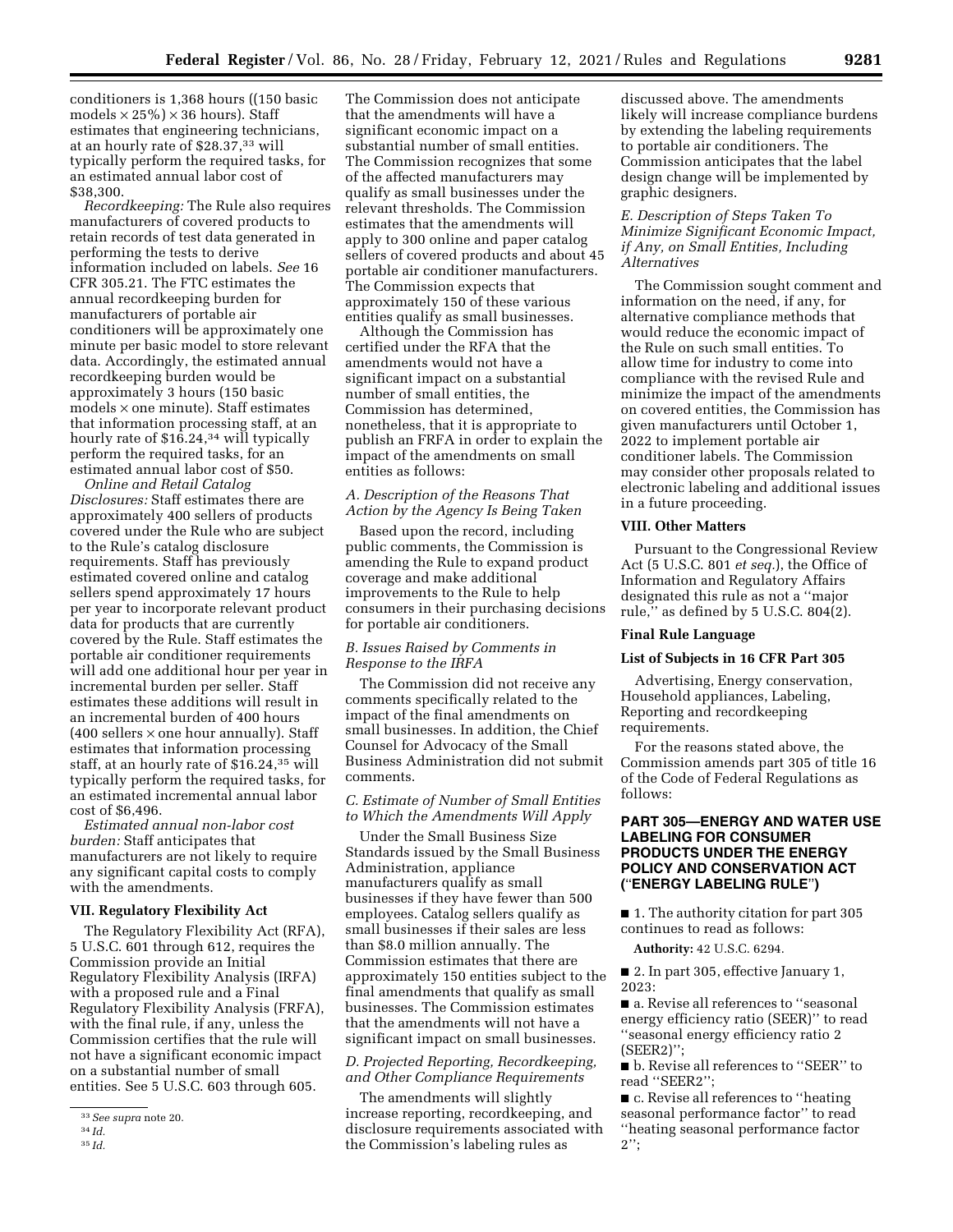■ d. Revise all references to "HSPF" to read ''HSPF2'';

■ e. Revise all references to "Energy Efficiency Ratio'' to read ''Energy Efficiency Ratio 2''; and ■ f. Revise all references to "EER" to

read ''EER2.''

 $\blacksquare$  3. In § 305.2, effective October 1, 2022, redesignate paragraph (l)(23) as (l)(24) and add new paragraph (l)(23) to read as follows:

### **§ 305.2 Definitions.**

 $\star$   $\star$   $\star$ (l) \* \* \*

(23) Portable air conditioners.

\* \* \* \* \*

■ 4. In § 305.2, effective January 1, 2023, revise paragraph (p) to read as follows:

### **§ 305.2 Definitions.**

\* \* \* \* \* (p) *Energy efficiency rating* means the following product-specific energy usage descriptors: Annual fuel utilization efficiency (AFUE) for furnaces; combined energy efficiency ratio (CEER) for room and portable air conditioners; seasonal energy efficiency ratio 2 (SEER2) for the cooling function of central air conditioners and heat pumps; heating seasonal performance factor 2 (HSPF2) for the heating function of heat pumps; airflow efficiency for ceiling fans; and, thermal efficiency (TE) for pool heaters, as these descriptors are determined in accordance with tests prescribed under section 323 of the Act (42 U.S.C. 6293). These product-specific energy usage descriptors shall be used in satisfying all the requirements of this part.

\* \* \* \* \* ■ 5. In § 305.3, effective October 1, 2022, add paragraph (j) to read as

# **§ 305.3 Description of appliances and consumer electronics.**

\* \* \* \* \*

follows:

(j) *Portable air conditioner* means a portable encased assembly, other than a packaged terminal air conditioner, room air conditioner, or dehumidifier, that delivers cooled, conditioned air to an enclosed space, and is powered by single-phase electric current. It includes a source of refrigeration and may include additional means for air circulation and heating.

■ 6. In § 305.7, effective October 1, 2022, add paragraph (e)(3) to read as follows:

## **§ 305.7 Prohibited acts.**

 $\star$   $\star$   $\star$ (e) \* \* \*

(3) The requirements of this part shall not apply to any portable air conditioner produced before October 1, 2022.  $\star$   $\qquad$   $\star$   $\qquad$   $\star$ 

 $\blacksquare$  7. In § 305.10, effective October 1, 2022, revise paragraph (f) to read as follows:

## **§ 305.10 Determinations of capacity.**

\* \* \* \* \* (f) *Room air conditioners and portable air conditioners.* The capacity for room air conditioners shall be the cooling capacity in Btu per hour, as determined according to appendix F to 10 CFR part 430, subpart B, but rounded to the nearest value ending in hundreds that will satisfy the relationship that the energy efficiency value used in representations equals the rounded value of capacity divided by the value of input power in watts. If a value ending in hundreds will not satisfy this relationship, the capacity may be rounded to the nearest value ending in 50 that will. The capacity for portable air conditioners shall be determined according to appendix CC to 10 CFR part 430, subpart B, with rounding determined in accordance with 10 CFR part 430.

\* \* \* \* \*

■ 8. In § 305.11, effective October 1, 2022, revise paragraph (b)(1) to read as follows:

### **§ 305.11 Submission of data.**

\* \* \* \* \* (b)(1) All data required by paragraph (a) of this section except serial numbers shall be submitted to the Commission annually, on or before the following dates:

### TABLE 1 TO § 305.11(b)(1)

| Product category                                                                                                                                                                                                                                       | Deadline<br>for data<br>submission                                                                                                                             |
|--------------------------------------------------------------------------------------------------------------------------------------------------------------------------------------------------------------------------------------------------------|----------------------------------------------------------------------------------------------------------------------------------------------------------------|
| Refrigerators<br>Refrigerators-freezers<br>Central air conditioners<br>Heat pumps<br>Dishwashers<br>Water heaters<br>Room air conditioners<br>Portable air conditioners<br>Pool heaters<br>Clothes washers<br>Fluorescent lamp ballasts<br>Showerheads | Aug. 1.<br>Aug. 1.<br>Aug. 1.<br>July 1.<br>July 1.<br>June 1.<br>May 1.<br>July 1.<br>Feb. 1.<br>May 1.<br>May 1.<br>Oct. 1.<br>Mar. 1.<br>Mar. 1.<br>Mar. 1. |
| Water closets                                                                                                                                                                                                                                          | Mar. 1.                                                                                                                                                        |
|                                                                                                                                                                                                                                                        | Mar. 1.                                                                                                                                                        |
|                                                                                                                                                                                                                                                        | Mar. 1.                                                                                                                                                        |
| Metal halide lamp fixtures<br>General service fluorescent                                                                                                                                                                                              | Sept. 1.                                                                                                                                                       |
|                                                                                                                                                                                                                                                        | Mar. 1.                                                                                                                                                        |

# TABLE 1 TO § 305.11(b)(1)— **Continued**

| Product category                                                           | Deadline<br>for data<br>submission |
|----------------------------------------------------------------------------|------------------------------------|
| Medium base compact fluores-<br>cent lamps<br>General service incandescent | Mar. $1$ .                         |
| Televisions                                                                | Mar. 1.<br>June 1.                 |

\* \* \* \* \*

■ 9. In § 305.13, effective October 1, 2022, revise the section heading and paragraph (e)(3) to read as follows:

**§ 305.13 Layout, format, and placement of labels for refrigerators, refrigeratorfreezers, freezers, dishwashers, clothes washers, water heaters, room air conditioners, portable air conditioners, and pool heaters.** 

\* \* \* \* \*  $(e) * * * *$ 

(3) *Package labels for certain products.* Labels for electric instantaneous water heaters shall be printed on or affixed to the product's packaging in a conspicuous location. Labels for room air conditioners produced on or after October 1, 2019 and portable air conditioners, shall be printed on or affixed to the principal display panel of the product's packaging. The labels for electric instantaneous water heaters, room air conditioners, and portable air conditioners shall be black type and graphics on a process yellow or other neutral contrasting background. \* \* \* \* \*

■ 10. In § 305.18, effective October 1, 2022, revise the section heading and paragraph (a)(9) to read as follows:

## **§ 305.18 Label content for room air conditioners and portable air conditioners.**

 $(a) * * * *$ 

(9) Labels must contain a statement as illustrated in the prototype labels in appendix L of this part and specified as follows (fill in the blanks with the appropriate model type, year, energy type, and energy cost figure):

Your costs will depend on your utility rates and use.

Cost range based only on models [of similar capacity; of similar capacity without reverse cycle and with louvered sides; of similar capacity without reverse cycle and without louvered sides; with reverse cycle and with louvered sides; or with reverse cycle and without louvered sides].

Estimated annual energy cost is based on a national average electricity cost of cents per kWh and a seasonal use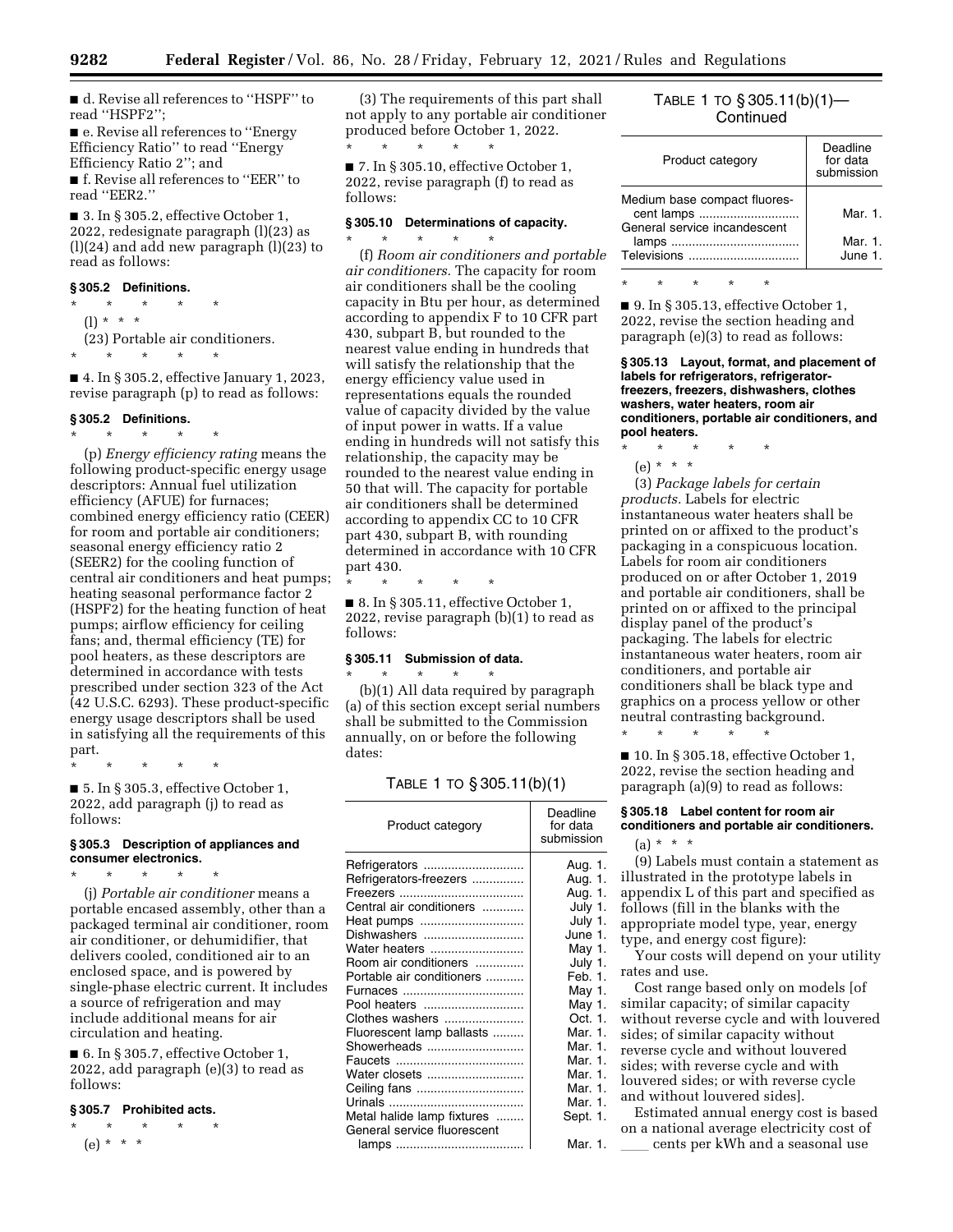of 8 hours use per day over a 3-month period.

For more information, visit *[www.ftc.gov/energy.](http://www.ftc.gov/energy.)*  \* \* \* \* \*

 $\blacksquare$  11. In § 305.20, effective January 1, 2023, revise paragraphs (g)(11) through (14) to read as follows:

#### **§ 305.20 Labeling for central air conditioners, heat pumps, and furnaces.**

\* \* \* \* \*

(g) \* \* \*

(11) For any single-package air conditioner with a minimum Energy Efficiency Ratio 2 (EER2) of at least 10.6, any split system central air conditioner with a rated cooling capacity of at least 45,000 Btu/h and minimum efficiency ratings of at least 13.8 SEER2 and 11.2 EER2 or at least 15.2 SEER2 and 9.8 EER2, and any split-system central air conditioners with a rated cooling capacity less than 45,000 Btu/h and minimum efficiency ratings of at least 14.3 SEER2 and 11.7 EER2 or at least 15.2 SEER2 and 9.8 EER2, the label must contain the following regional standards information:

(i) A statement that reads:

Notice

Federal law allows this unit to be installed in all U.S. states and territories.

(ii) For split systems, a statement that reads:

Energy Efficiency Ratio 2 (EER2): The installed system's minimum EER2 is

\_\_\_\_\_\_\_.<br>(iii) For single-package air

conditioners, a statement that reads: Energy Efficiency Ratio 2 (EER2): This

model's EER2 is [\_\_\_\_].<br>(12) For any split system central air conditioner with a rated cooling capacity of at least 45,000 Btu/h and minimum efficiency ratings of at least 13.8 SEER2 but lower than 11.2 EER2 or at least 15.2 SEER2 but lower than 9.8 EER2, and any split-system central air conditioners with a rated cooling capacity less than 45,000 Btu/h and minimum efficiency ratings of at least 14.3 SEER2 but lower than 11.7 EER2 or at least 15.2 SEER2 but lower than 9.8 EER2, the label must contain the following regional standards information:

(i) A statement that reads:

Notice

Federal law allows this unit to be installed only in: AK, AL, AR, CO, CT, DC, DE, FL, GA, HI, ID, IL, IA, IN, KS, KY, LA, MA, ME, MD, MI, MN, MO, MS, MT, NC, ND, NE, NH, NJ, NY, OH, OK, OR, PA, RI, SC, SD, TN, TX, UT, VA, VT, WA, WV, WI, WY and U.S. territories. Federal law prohibits installation of this unit in other states.

(ii) A map appropriate for the model and accompanying text as illustrated in the sample label 7 in appendix L of this part.

(iii) A statement that reads: Energy Efficiency Ratio 2 (EER2): The installed system's minimum EER2 is

ll. (13) For any split system central air conditioner with a rated cooling capacity of at least 45,000 Btu/h and a minimum rated efficiency rating less than 13.8 SEER2, and any split-system central air conditioners with a rated cooling capacity less than 45,000 Btu/h and minimum efficiency ratings of less than 14.3 SEER2, the label must contain the following regional standards information:

(i) A statement that reads:

Notice

Federal law allows this unit to be installed only in: AK, CO, CT, ID, IL, IA, IN, KS, MA, ME, MI, MN, MO, MT, ND, NE, NH, NJ, NY, OH, OR, PA, RI, SD, UT, VT, WA, WV, WI, and WY. Federal law prohibits installation of this unit in other states.

(ii) A map appropriate for the model and accompanying text as illustrated in the sample label 7 in appendix L of this part.

(iii) A statement that reads: Energy Efficiency Ratio 2 (EER2): The installed system's minimum EER2 is

\_\_\_\_\_\_.<br>(14) For any single-package air conditioner with a minimum EER2 below 10.6, the label must contain the following regional standards information:

(i) A statement that reads: **Notice** 

Federal law allows this unit to be installed only in: AK, AL, AR, CO, CT, DC, DE, FL, GA, HI, ID, IL, IA, IN, KS, KY, LA, MA, ME, MD, MI, MN, MO, MS, MT, NC, ND, NE, NH, NJ, NY, OH, OK, OR, PA, RI, SC, SD, TN, TX, UT, VA, VT, WA, WV, WI, WY and U.S. territories. Federal law prohibits installation of this unit in other states.

(ii) A map appropriate for the model and accompanying text as illustrated in the sample label 7 in appendix L of this part.

\* \* \* \* \*

■ 12. In § 305.27, effective October 1, 2022, revise the section heading and paragraphs  $(a)(1)(i)$ ,  $(b)(1)(i)$ introductory text, and (b)(1)(i)(B) to read as follows:

### **§ 305.27 Paper catalogs and websites.**

- $(a) * * * *$
- $(1) * * * *$

(i) *Products required to bear EnergyGuide or Lighting Facts labels.*  All websites advertising covered refrigerators, refrigerator-freezers, freezers, room air conditioners, portable air conditioners, clothes washers, dishwashers, ceiling fans, pool heaters, central air conditioners, heat pumps, furnaces, general service lamps, specialty consumer lamps (for products offered for sale after May 2, 2018), and televisions must display, for each model, a recognizable and legible image of the label required for that product by this part. The website may hyperlink to the image of the label using the sample EnergyGuide and Lighting Facts icons depicted in appendix L of this part. The website must hyperlink the image in a way that does not require consumers to save the hyperlinked image in order to view it.

\* \* \* \* \*

(b)  $* * * *$ 

(1) \* \* \* (i) *Products required to bear EnergyGuide or Lighting Facts labels.*  All paper catalogs advertising covered products required by this part to bear EnergyGuide or Lighting Facts labels illustrated in appendix L of this part (refrigerators, refrigerator-freezers, freezers, room air conditioners, portable air conditioners, clothes washers, dishwashers, ceiling fans, pool heaters, central air conditioners, heat pumps, furnaces, general service fluorescent lamps, general service lamps, and televisions) must either display an image of the full label prepared in accordance with this part, or make a text disclosure as follows:

\* \* \* \* \*

(B) *Room air conditioners, portable air conditioners, and water heaters.* The capacity of the model determined in accordance with this part, the estimated annual operating cost determined in accordance with this part, and a disclosure stating ''Your operating costs will depend on your utility rates and use. The estimated operating cost is based on a [electricity, natural gas, propane, or oil] cost of [\$ \_\_\_\_per kWh,<br>therm, or gallon]. For more information, visit *[www.ftc.gov/energy.](http://www.ftc.gov/energy.)*''

\* \* \* \* \*

■ 13. Effective October 1, 2022, redesignate appendix E to part 305 as appendix E1 and add appendix E2 to part 305.

The addition reads as follows: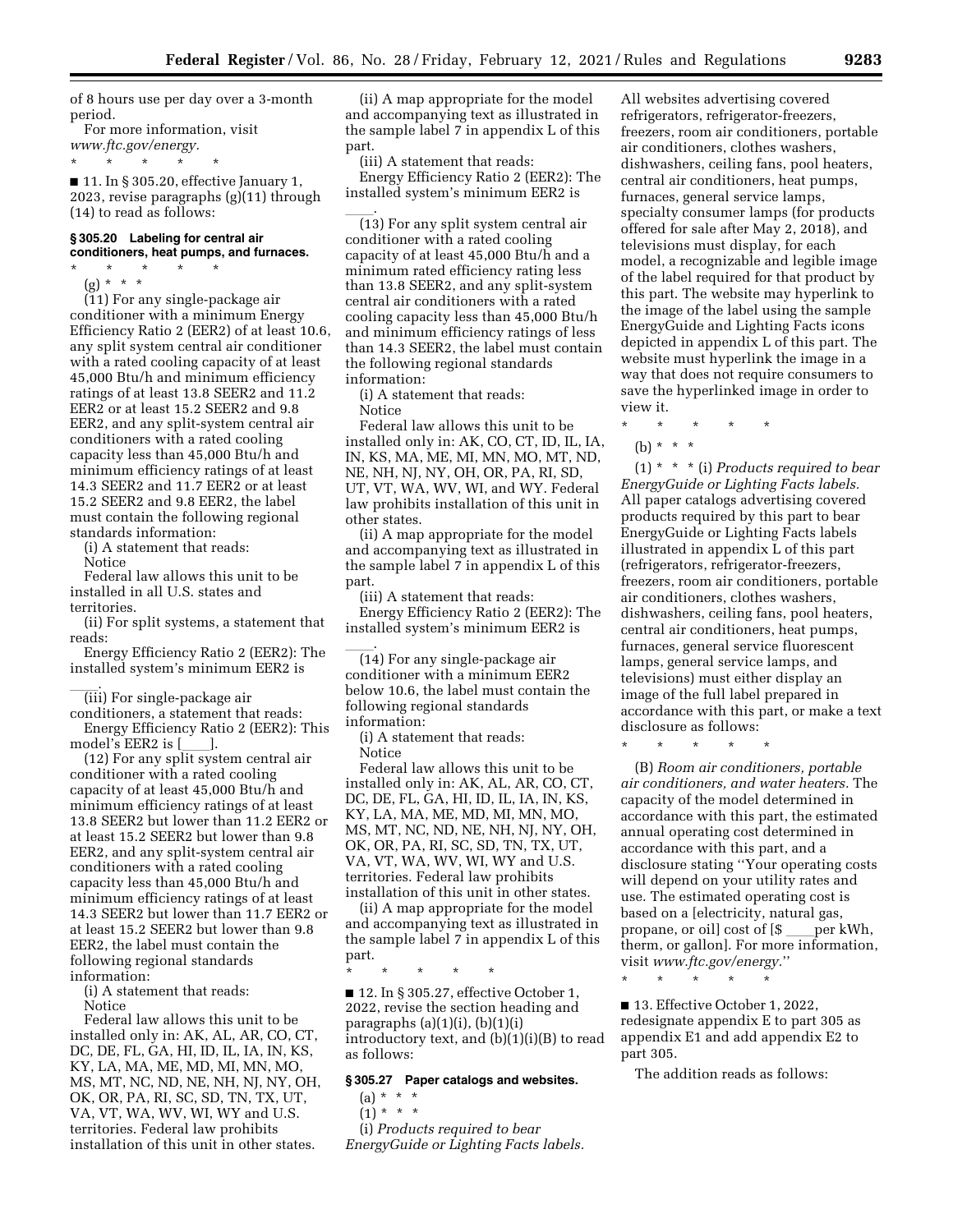### **Appendix E2 to Part 305—Portable Air Conditioners**

#### RANGE INFORMATION

| Seasonally adjusted cooling<br>capacity range<br>(Btu/h)          | Range of<br>estimated<br>annual energy<br>costs<br>(dollars/year) |                    |
|-------------------------------------------------------------------|-------------------------------------------------------------------|--------------------|
|                                                                   | Low                                                               | High               |
| Less than 6,000 Btu<br>6,000 to 7,999 Btu<br>8,000 or greater Btu | \$48<br>87<br>104                                                 | \$98<br>120<br>135 |

■ 14. Effective October 1, 2022, revise appendix K2 to part 305 to read as follows:

**Appendix K2 to Part 305— Representative Average Unit Energy Costs for Dishwasher, Room Air Conditioner, Portable Air Conditioner Labels** 

This Table contains the representative unit energy costs that must be utilized to calculate estimated annual energy cost disclosures required under

§§ 305.16, 305.18 and 305.27 for dishwashers, room air conditioners, and portable air conditioners. This Table is based on information published by the U.S. Department of Energy in 2017.

| Type of energy | In commonly used terms                                                  | As required by<br>DOE test<br>procedure          |
|----------------|-------------------------------------------------------------------------|--------------------------------------------------|
|                | 「\$3.01/gallon <sup>6</sup> ……………………………………………………………   \$0.00002232/Btu. | <sup>∣</sup> \$.1300/kWh.<br>  \$0.00001883/Btu. |

<sup>1</sup> kWh stands for kilowatt hour. kWh =  $3,412$  Btu (British thermal units).

 $2$  therm = 100,000 Btu.

3 MCF stands for 1,000 cubic feet. For the purposes of this table, one cubic foot of natural gas has an energy equivalence of 1,032 Btu.

4For the purposes of this table, one gallon of No. 2 heating oil has an energy equivalence of 137,561 Btu.

<sup>5</sup> For the purposes of this table, one gallon of liquid propane has an energy equivalence of 91,333 Btu.

6For the purposes of this table, one gallon of kerosene has an energy equivalence of 135,000 Btu.

By direction of the Commission, Commissioner Wilson dissenting.

# **April J. Tabor,**

## *Acting Secretary.*

**Editorial Note:** The Office of the Federal Register received this document on December 23, 2020.

**Note:** The following will not appear in the Code of Federal Regulations.

### **Dissenting Statement of Commissioner Christine S. Wilson**

Today's Commission action finalizes required changes to the Energy Labeling Rule, but fails to remove prescriptive aspects of the Rule that I believe are unnecessary and that could hinder important aspects of competition. For the reasons described below, I dissent.

The current amendments were proposed in March 2020. At that time, and at my urging,<sup>1</sup> the Commission also sought comment on the more

prescriptive aspects of the Rule.<sup>2</sup> I was pleased to receive many interesting and thoughtful comments submitted by stakeholders. For example, industry members explained that changes in the market and consumer behavior indicate that affixed labels with detailed information may have ceased to provide benefits to consumers.3 Industry members also proposed providing the labeling information online or through QR codes at brick-and-mortar locations.4 Making this information easier to access in the digital era could foster greater competition among appliance manufacturers and more informed purchasing decisions by consumers.

Rather than act on these comments or proposals, though, the Commission has chosen to finalize only the air conditioning proposals necessary to conform to Department of Energy changes. The **Federal Register** Notice approved by a majority of the

4 *Id.* 

Commission explains that revising other aspects of the labeling obligations imposed by the Rule will require further exploration. I see no reason for the Commission to forego that exploration now. We can both finalize these changes *and* ask stakeholders for additional input on how to improve the rest of the Rule.

The FTC promulgated the Energy Labeling Rule in the 1970s, an era when the agency was engaged in prolific rulemaking.5 As I have noted previously,6 no area of commerce was too straightforward or mundane to escape the Commission's notice:

• The Rule on Misbranding and Deception as to Leather Content of

6*See* Concurring Statement of Commissioner Christine S. Wilson, Amplifier Rule (Dec. 17, 2020), *[https://www.ftc.gov/system/files/documents/](https://www.ftc.gov/system/files/documents/public_statements/1585038/csw_amplifier_rule_stmt_11192020.pdf) public*\_*[statements/1585038/csw](https://www.ftc.gov/system/files/documents/public_statements/1585038/csw_amplifier_rule_stmt_11192020.pdf)*\_*amplifier*\_*rule*\_ *stmt*\_*[11192020.pdf.](https://www.ftc.gov/system/files/documents/public_statements/1585038/csw_amplifier_rule_stmt_11192020.pdf)* 

<sup>1</sup>See Dissenting Statement of Commissioner Christine S. Wilson on the Notice of Proposed Rulemaking: Energy Labeling Rule (Dec. 10, 2018) (expressing my view that the Commission should seek comment on the prescriptive labeling requirements), *[https://www.ftc.gov/public](https://www.ftc.gov/public-statements/2018/12/dissenting-statement-commissioner-christine-s-wilson-notice-proposed)[statements/2018/12/dissenting-statement](https://www.ftc.gov/public-statements/2018/12/dissenting-statement-commissioner-christine-s-wilson-notice-proposed)[commissioner-christine-s-wilson-notice-proposed;](https://www.ftc.gov/public-statements/2018/12/dissenting-statement-commissioner-christine-s-wilson-notice-proposed)*  See Dissenting Statement of Commissioner Christine S. Wilson on the Notice of Proposed Rulemaking: Energy Labeling Rule (Oct. 22, 2019) (urging the Commission to seek comment on the labeling requirements), *[https://www.ftc.gov/system/](https://www.ftc.gov/system/files/documents/public_statements/1551786/r611004_wilson_dissent_energy_labeling_rule.pdf) [files/documents/public](https://www.ftc.gov/system/files/documents/public_statements/1551786/r611004_wilson_dissent_energy_labeling_rule.pdf)*\_*statements/1551786/ r611004*\_*wilson*\_*dissent*\_*energy*\_*labeling*\_*[rule.pdf.](https://www.ftc.gov/system/files/documents/public_statements/1551786/r611004_wilson_dissent_energy_labeling_rule.pdf)* 

<sup>2</sup>See Concurring Statement of Commissioner Christine S. Wilson on the Notice of Proposed Rulemaking: Energy Labeling Rule (Mar. 20, 2020), *[https://www.ftc.gov/system/files/documents/](https://www.ftc.gov/system/files/documents/public_statements/1569815/r611004_wilson_statement_energy_labeling.pdf) public*\_*[statements/1569815/r611004](https://www.ftc.gov/system/files/documents/public_statements/1569815/r611004_wilson_statement_energy_labeling.pdf)*\_*wilson*\_ *statement*\_*energy*\_*[labeling.pdf.](https://www.ftc.gov/system/files/documents/public_statements/1569815/r611004_wilson_statement_energy_labeling.pdf)* 

<sup>3</sup>*See, e.g.,* Air-Conditioning, Heating and Refrigeration Institute (AHRI) Comment (#33–09), available at: *[https://www.regulations.gov/](https://www.regulations.gov/document?D=FTC-2020-0033-0009)  [document?D=FTC-2020-0033-0009;](https://www.regulations.gov/document?D=FTC-2020-0033-0009)* Association of Home Appliance Manufacturers (AHAM) Comment (#33–04), available at: *[https://www.regulations.gov/](https://www.regulations.gov/document?D=FTC-2020-0033-0004)  [document?D=FTC-2020-0033-0004;](https://www.regulations.gov/document?D=FTC-2020-0033-0004)* Goodman Manufacturing Comment (#33–08), available at: *[https://www.regulations.gov/document?D=FTC-](https://www.regulations.gov/document?D=FTC-2020-0033-0008)[2020-0033-0008.](https://www.regulations.gov/document?D=FTC-2020-0033-0008)* 

<sup>5</sup>*See, e.g.,* Timothy J. Muris, Paper: Will the FTC's Success Continue?, George Mason Law & Economics No. 18 (Sept. 24, 2018) (discussing the successes and failures of the FTC's enforcement efforts including the aggressive rulemaking activities in the 1970s), available at: *[https://](https://papers.ssrn.com/sol3/papers.cfm?abstract_id=3254294) [papers.ssrn.com/sol3/papers.cfm?abstract](https://papers.ssrn.com/sol3/papers.cfm?abstract_id=3254294)*\_ *[id=3254294;](https://papers.ssrn.com/sol3/papers.cfm?abstract_id=3254294)* Timothy J. Muris, Rules Without Reason, AEI J. on Gov't and Society (Sept/Oct. 1982) (describing failed FTC rulemaking proceedings), available at: *[https://www.cato.org/](https://www.cato.org/sites/cato.org/files/serials/files/regulation/1982/9/v6n5-4.pdf)  [sites/cato.org/files/serials/files/regulation/1982/9/](https://www.cato.org/sites/cato.org/files/serials/files/regulation/1982/9/v6n5-4.pdf) [v6n5-4.pdf;](https://www.cato.org/sites/cato.org/files/serials/files/regulation/1982/9/v6n5-4.pdf)* Teresa Schwartz, Regulating Unfair Practices Under The FTC Act: The Need For a Legal Standard of Unfairness, 11 Akron Law Rev. 1 (1978) (explaining that the judicial reversals of FTC regulations resulted from a failure to establish an adequate legal basis for the regulations), available at: *[https://ideaexchange.uakron.edu/](https://ideaexchange.uakron.edu/akronlawreview/vol11/iss1/1/) [akronlawreview/vol11/iss1/1/.](https://ideaexchange.uakron.edu/akronlawreview/vol11/iss1/1/)*